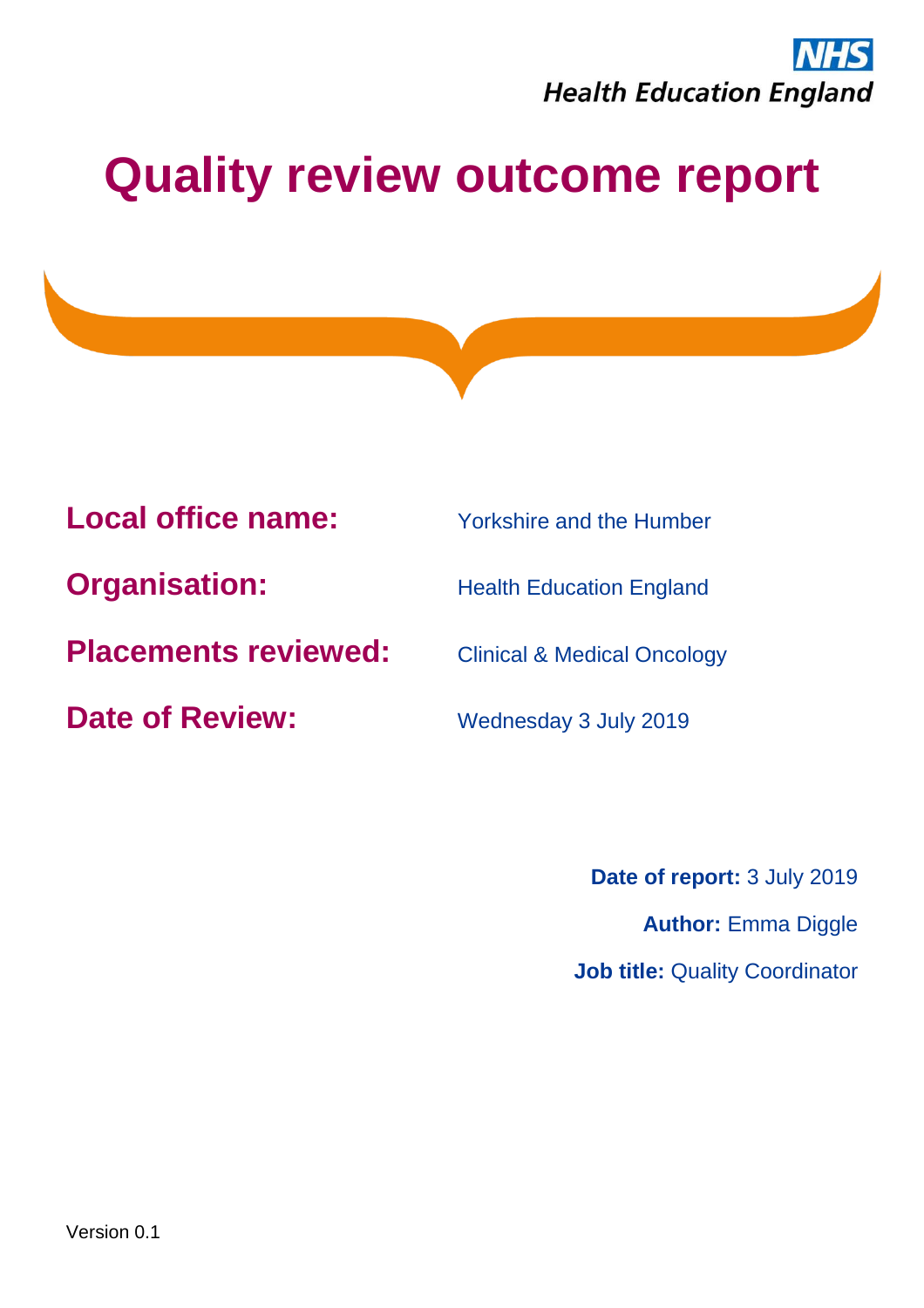## **Review context**

### **Background**

| <b>Reason for review:</b>                                                                    | Poor GMC NTS 2018 survey data and local<br>intelligence.                                                          |
|----------------------------------------------------------------------------------------------|-------------------------------------------------------------------------------------------------------------------|
| <b>No. of Trainees met:</b>                                                                  | -37                                                                                                               |
| No. of supervisors / mentors met:                                                            | 29                                                                                                                |
| Other staff members met:                                                                     |                                                                                                                   |
| <b>Duration of review:</b>                                                                   | 6.5 hours                                                                                                         |
| Intelligence sources seen prior to<br>review: (e.g. CQC reports; NSS;<br><b>GMC Survey</b> ) | GMC NTS 2018, GMC NTS 2019, local intelligence,<br>School self-assessment, Programme Summary and<br>Presentation. |

#### **Panel members**

| <b>Name</b>              | <b>Job title</b>                                          |
|--------------------------|-----------------------------------------------------------|
| <b>Bryony Simpson</b>    | Associate Dean and Clinical Lead for Quality (Lead Chair) |
| Kirsty Lowery-Richardson | Associate Dean (Chair)                                    |
| <b>Paul McCormick</b>    | Associate Dean                                            |
| Alexander Bradshaw       | <b>External Advisor</b>                                   |
| David Ita                | Lay Representative                                        |

#### **Executive summary**

Representation from the programme was excellent with twenty-nine educators and thirty-seven Trainees in the Yorkshire and Humber (Y&H) region in attendance. The review primarily focused on Sheffield Teaching Hospitals NHS Foundation Trust (STHT), Leeds Teaching Hospitals NHS Trust (LTHT) and Hull University Teaching Hospitals NHS Trust (Hull). The reason for the review was a result of poor General Medical Council National Training Survey (GMC NTS) results from 2018, poor feedback, and the potential future requirement to increase the number of doctors within the specialty. The high level of engagement from Educators and Trainees was welcome and appreciated. It should be noted that the TPD presentations and feedback from Trainees and Educators was excellent, with staff reporting that the TPDs are very approachable and supportive. Trainees reported that teaching is very good, and that they are all getting a Trust induction, with Trainees at Hull reporting that the induction at Hull is one of the best they have attended. Local induction is variable.

Numerous examples of multi-professional working within the Specialty were highlighted demonstrating how the speciality is progressing in terms of training, new models of working and utilising new roles. For example; STHT Trainees and TPDs reported working successfully alongside Physicians Associates (PA) and specialist nurses to help with workload. Further examples of good practice can be found on page 7.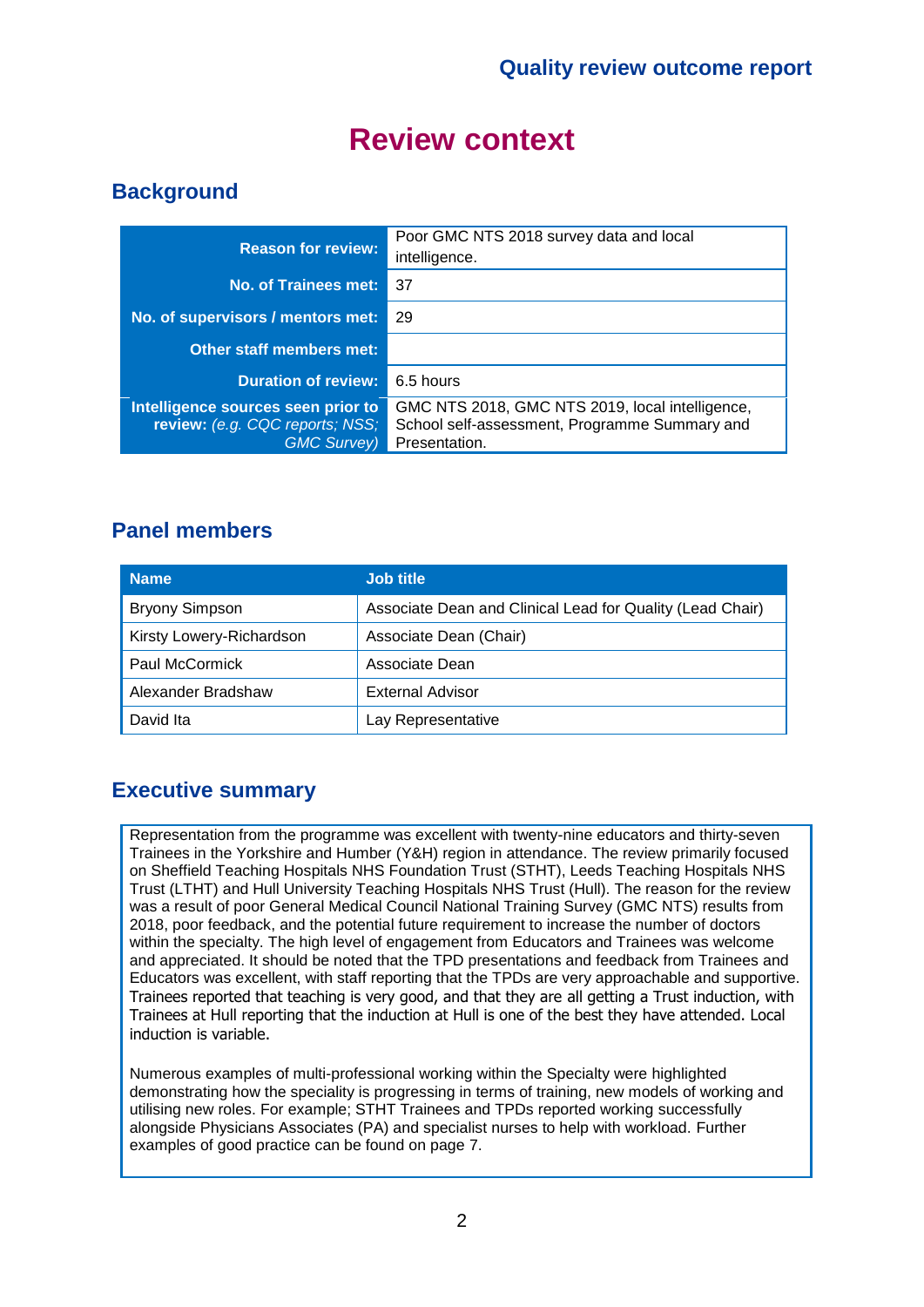There was a difference of opinion between Educators and Trainees in the area of supervision. Some Educators reporting that Trainees are too reliant on asking for supervision and are over supervised; resulting in Trainees losing confidence and not feeling able to make decisions themselves. However, the Trainees reported that they are regularly acting above their competences.

Trainees across the board perceived Oncology as an outpatient specialty with Trainees at Foundation level reporting that they spend a lot of their time on wards seeing only very ill and dying patients and miss opportunities to learn about different cancers and treatments. However, they are well supported and motivated by their registrars and can see 'the light at the end of the tunnel'. The panel recommended that more clinic attendance would help to balance this.

Educators and Trainees from Hull were vocal in highlighting the numerous challenges faced by the Trust. Both HEE and the school are aware of the current challenges as well as the historical concerns at Hull. A Learner/Educator visit took place on the 12 June 2019 and a Senior Leader Visit is being organised in the Autumn. Consequently several requirements have already been developed and the Programme Review findings confirmed these concerns The main areas discussed were morale with one Educator stating that Hull is like a "poor relative" compared to STHT and LTHT, and that Hull has significant staffing issues at all levels (with Hull having a 50% fill rate compared with LTHT who have 100%). Additionally, it was felt that there is a dedicated team of consultants at Hull who can offer a good training programme and that if centres are increasing placements and consultant posts this needs to happen in Hull or they will be left behind. It was recommended by the panel that more engagement with Hull is needed so they feel more part of the training and research initiatives.

Trainees reported a poor work life balance at Hull, as a result of long term rota gaps and a lack of forward planning e.g. Trainees reported that they are not informed about the on-call rota until one week before the start, and one Trainee was doing 12 on calls a month *(Existing requirement: 20190612\_HUTH\_ LearnerEducator\_Oncology\_Report, Requirement no: 19/0018 – Rota Management).* The panel recommended that clinician involvement in rota planning may be beneficial, this approach has been undertaken at STHT and has been well received.

Trainees also raised concerns that there has been no change to the phlebotomy provision at Hull, and they are being taken out of education to undertake phlebotomy *(Existing Requirement 20190612\_HUTH\_ LearnerEducator\_Oncology\_Report, Requirement no: 18/0022 - Phlebotomy).* Trainees felt that the use of other healthcare professionals at Hull should be encouraged to free up trainee time.

Trainees described situations where there was no support on wards or clinical supervision. For example, a Hull GP Trainee tried numerous times to get hold of a registrar unsuccessfully. Upon next trying to contact the Consultant, they were reprimanded (*Existing Requirement \_20190612\_HUTH\_LearnerEducator\_Oncology\_Report, 18/0021 – Clinical Supervision).*

LTHT Trainees reported that Exception Reports (ER) are not being completed due to pressure on Trainees to fill shifts and rota issues. For example, a LTHT Trainee was advised that they do not need to ER as they agreed to fill a shift and the ER they submitted was closed without any actions. It was recommended that Trainees report rota issues (particularly where they have been refused access to learning opportunities) to their Guardian of Safe Working Hours, and the DME, and exception report to ensure these concerns are documented.

**Education at smaller hospitals** - The panel noted that there are issues with the smaller hospitals such as Calderdale and Huddersfield not having time to train. It was recommended that the school need to address how we support smaller provisions.

**Bullying & Undermining -** Trainees did not report any incidents of bullying or harassment. However, an example of undermining was reported by Trainees at LTHT on the Haematology ward by an experienced nurse who threatens to report Trainees for refusing to do something and complains regularly about junior doctors.

Trainees at Castle Hill, Hull reported a hostile environment and a nurse/doctor divide on a specific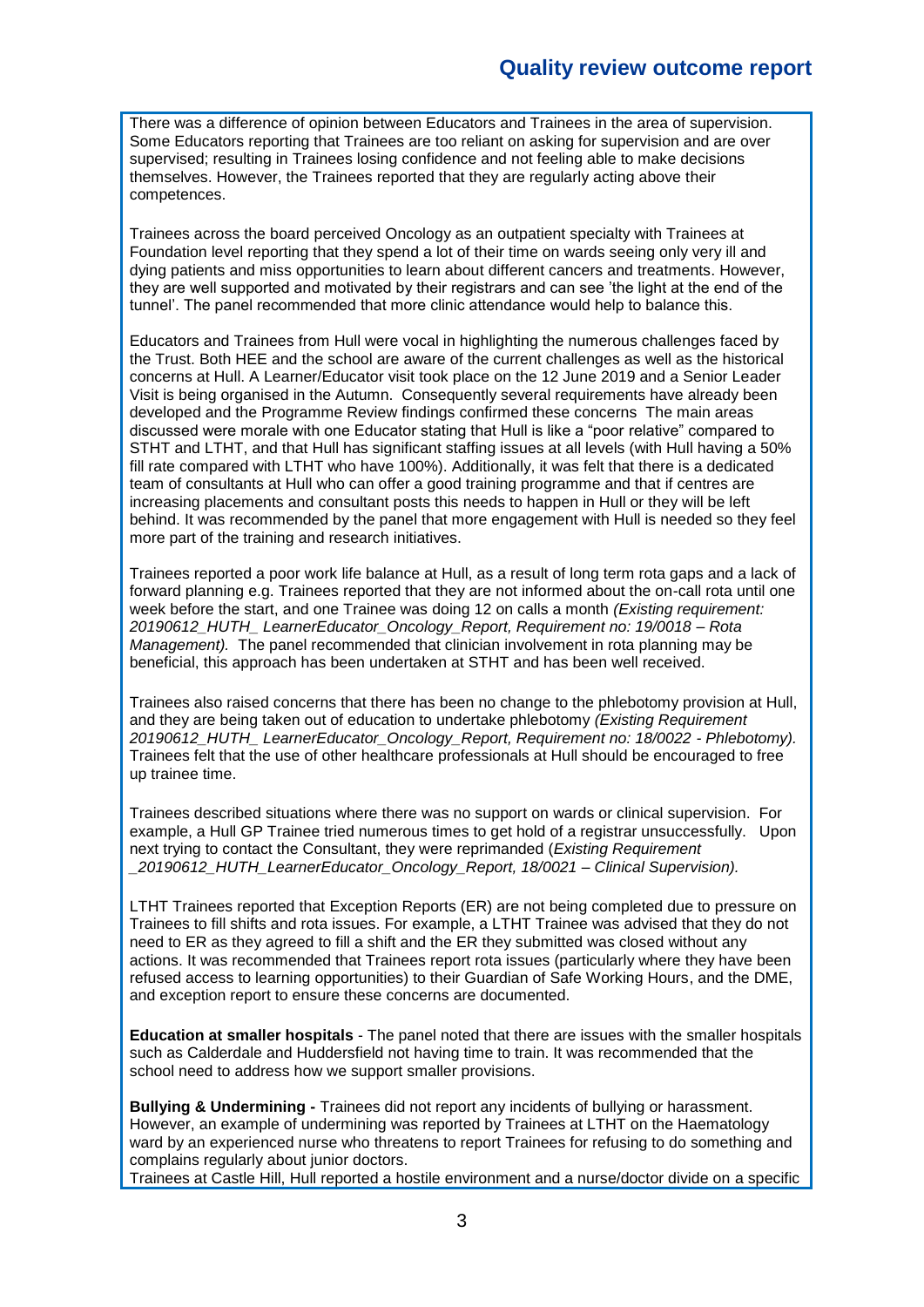ward. As a result, Trainees are being swapped around wards to give them a break and not told which Ward they are going to until the Monday morning due to issues on Ward 31 which has a reputation for being 'toxic' *(Existing requirement* 

*20190612\_HUTH\_LearnerEducator\_Oncology\_Report, Condition no: 19/0017 - Culture)*. This is an ongoing concern which has now been escalated to the TPDS and HoS.

**Patient Safety -** Higher and Core Trainees based at LTHT felt that the Chemotherapy bleep is potentially a patient safety issue reporting that they are leaving very sick patients to attend a chemo bleep with no information about what they are being called for and sometimes finding that they are being asked to attend to minor concerns. For example; on one occasion a LTHT Trainee was bleeped, which would generally mean the patient may be going into anaphylactic shock. However, it transpired the trainee had been bleeped to look at a toe. Another Trainee reported that they had to carry 4 bleeps and cover 170 patients overnight *(Requirement No: 20190703\_HEEYH\_RQ1).*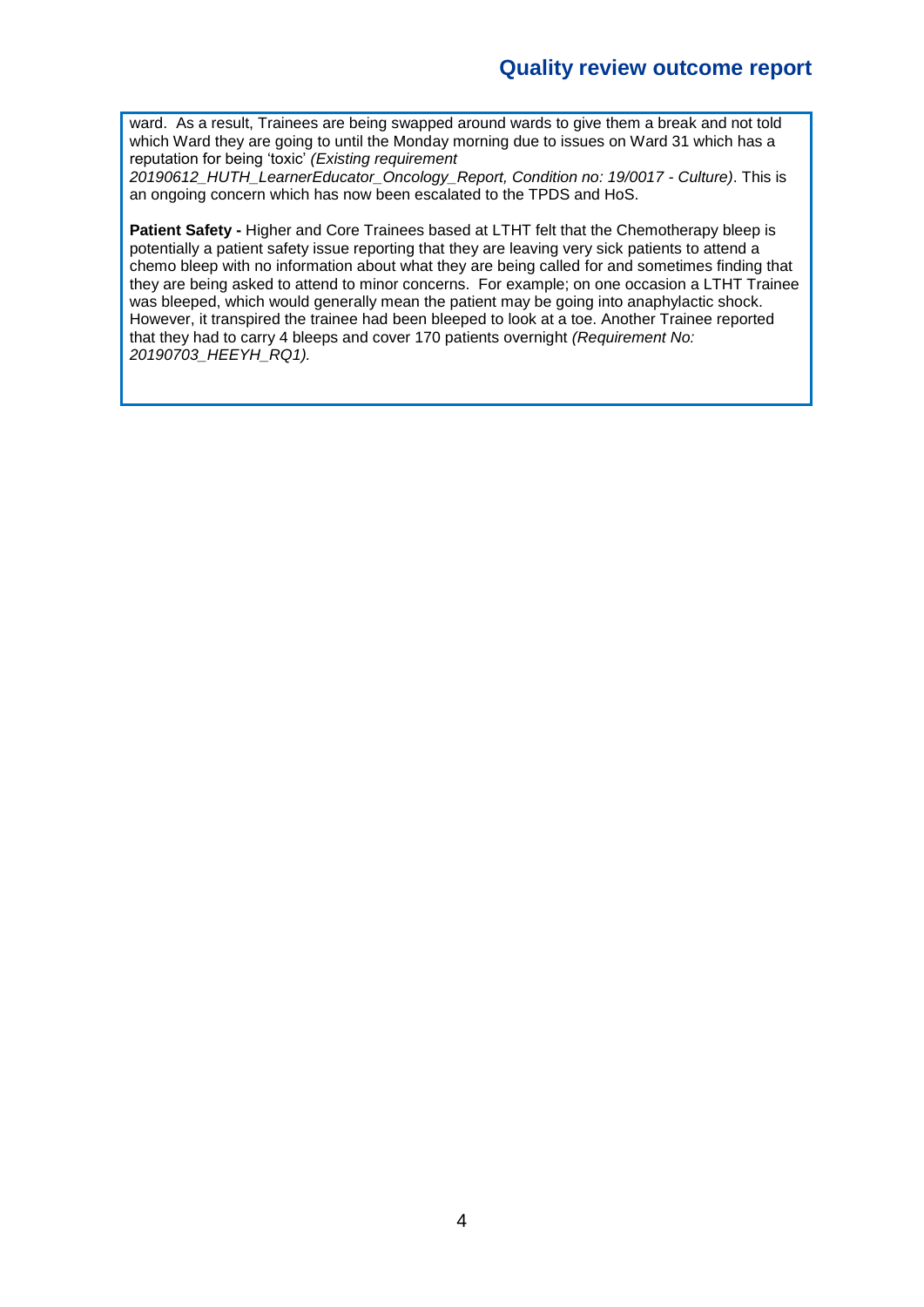### **Educational requirements**

*Requirements are set where HEE have found that standards are not being met; a requirement is an action that is compulsory.*

| <b>HEE Theme</b>               | <b>LEARNING ENVIRONMENT AND CULTURE</b>                                     |                         |  |  |
|--------------------------------|-----------------------------------------------------------------------------|-------------------------|--|--|
| <b>Requirement</b>             | Organisations must make sure that there are enough staff members who        |                         |  |  |
| (Staffing)                     | are suitably qualified, so that learners have appropriate clinical          |                         |  |  |
|                                | supervision, working patterns and workload, for patients to receive care    |                         |  |  |
|                                | that is safe and of a good standard.                                        |                         |  |  |
| <b>HEYH Concern Number</b>     | 20190703 HEEYH RQ1                                                          |                         |  |  |
| <b>LEP Site</b>                | <b>LTHT</b>                                                                 |                         |  |  |
| <b>Specialty (Specialties)</b> | <b>Medical Oncology</b>                                                     |                         |  |  |
| <b>Learner Level</b>           | <b>Higher and Core</b>                                                      |                         |  |  |
| <b>Concern 1</b>               | Learners report that there are insufficient staff on duty to provide a safe |                         |  |  |
|                                | level of patient care and this has led to significant incidents.            |                         |  |  |
| <b>Evidence for Concern</b>    | Higher and Core Trainees based at LTHT felt that the Chemotherapy           |                         |  |  |
|                                | bleep is potentially a patient safety issue reporting that they are leaving |                         |  |  |
|                                | very sick patients to attend a chemo bleep with no information about what   |                         |  |  |
|                                | they are being called for and sometimes finding that they are being asked   |                         |  |  |
|                                | to attend to minor concerns. For example; on one occasion a LTHT            |                         |  |  |
|                                | Trainee was bleeped, which would generally mean the patient may be          |                         |  |  |
|                                | going into anaphylactic shock. However, it transpired the trainee had       |                         |  |  |
|                                | been bleeped to look at a toe. Another Trainee reported that they had to    |                         |  |  |
|                                | carry 4 bleeps and cover 170 patients overnight.                            |                         |  |  |
| <b>Action</b>                  | Review staffing levels in Medical Oncology and develop an                   | $\overline{\mathbf{3}}$ |  |  |
|                                | action plan to address the deficiencies.                                    | months                  |  |  |
| <b>Evidence for Action</b>     | $\overline{\mathbf{3}}$<br>Copy of review and action plan.                  |                         |  |  |
|                                |                                                                             | months                  |  |  |
| <b>RAG Rating</b>              | <b>RED</b>                                                                  |                         |  |  |
| <b>LEP</b>                     | Copies of documents must be uploaded to the QM Database<br>٠                |                         |  |  |
|                                | Item must be reviewed, and changes confirmed with the HEE                   |                         |  |  |
|                                | <b>Quality Lead</b>                                                         |                         |  |  |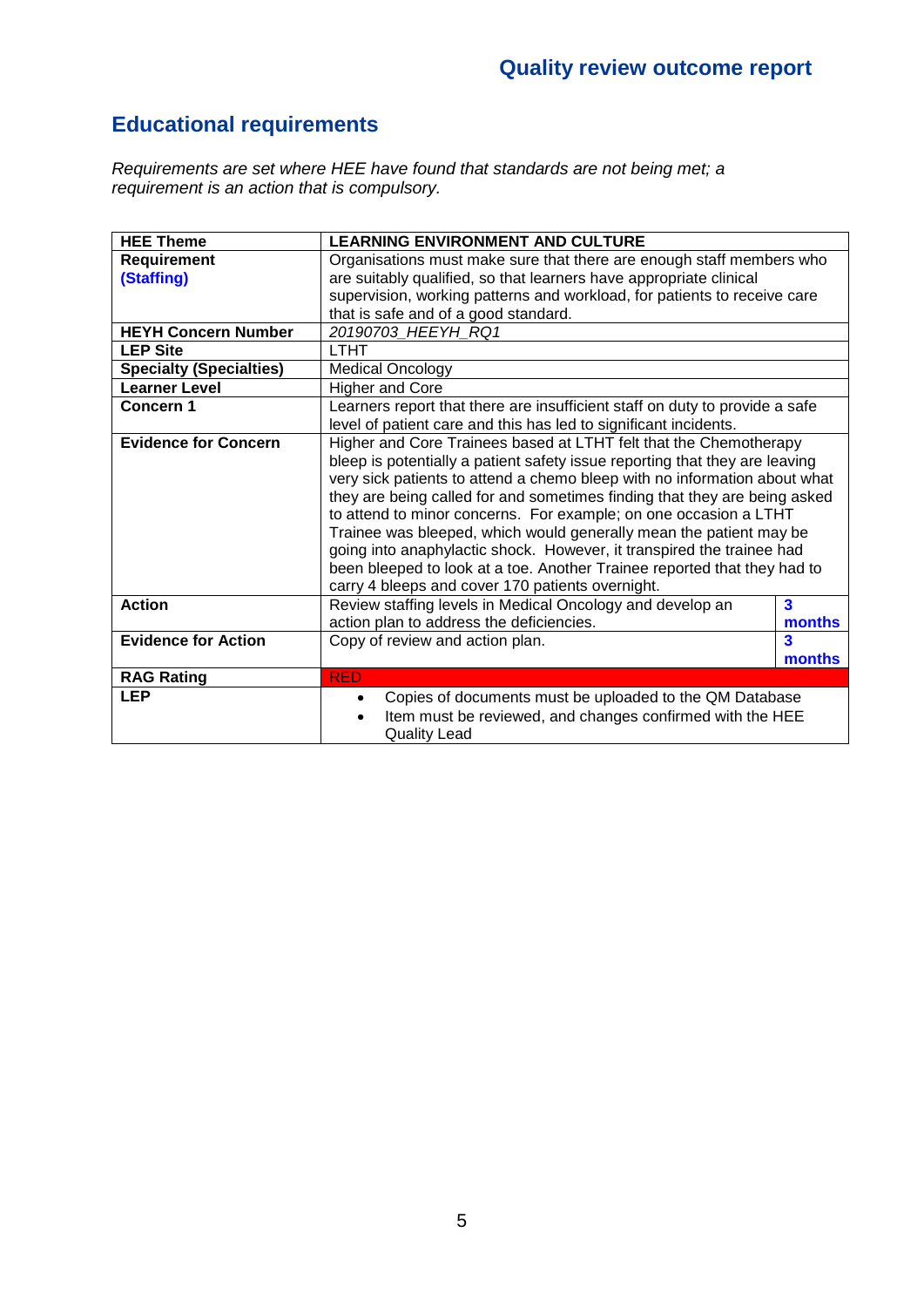## **Sign off**

## **Report sign off**

| completed<br><b>Outcome</b><br>report<br>by<br>$(name)$ : | Emma Diggle                                                      |  |  |
|-----------------------------------------------------------|------------------------------------------------------------------|--|--|
| <b>Chair's signature:</b>                                 | Bryony Simpson and Kirsty Lowery-Richardson                      |  |  |
| Date signed:                                              | 08 August 2019                                                   |  |  |
|                                                           |                                                                  |  |  |
| <b>HEE authorised signature:</b>                          | Bryony Simpson (Associate Dean and Clinical Lead for<br>Quality) |  |  |
| Date signed:                                              | 08 August 2019                                                   |  |  |
|                                                           |                                                                  |  |  |
| Date submitted to organisation:                           | 08 August 2019                                                   |  |  |

## **Organisation staff to whom report is to be sent**

| Job title                 | <b>Name</b>         |
|---------------------------|---------------------|
| Head of School            | Peter Hammond       |
| <b>Business Manager</b>   | <b>Becky Travis</b> |
| Programme Support Manager | Rachel Noble        |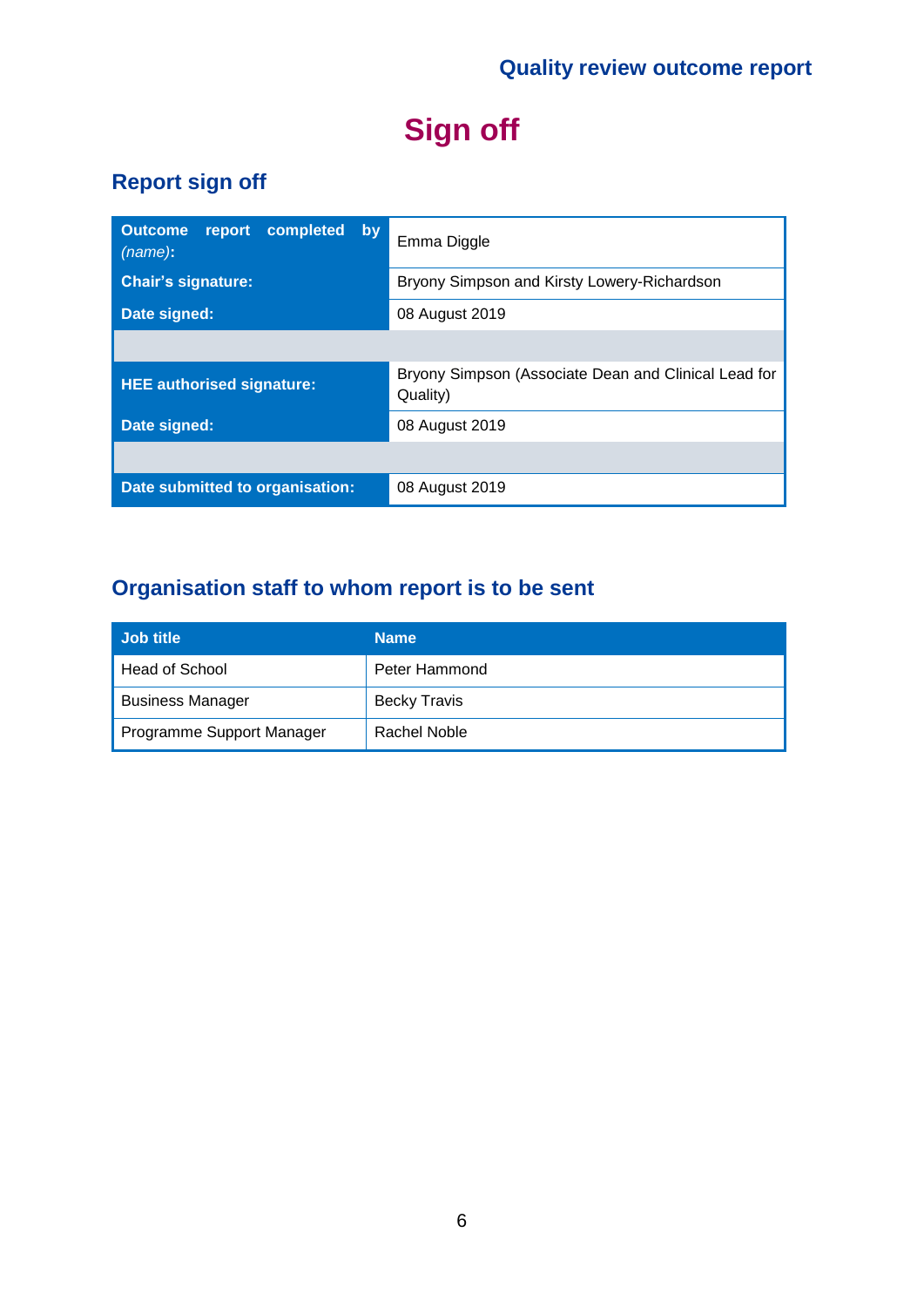### **Patient / Trainee safety concerns**

*Any concerns listed will be monitored by the organisation. It is the organisation's responsibility to investigate / resolve.*

| Were any patient/Trainee safety concerns raised at this review?                                                                                                                                                                                                                                                                                                                                                                                                                                                                                                                                                                                         |  |  |  |  |
|---------------------------------------------------------------------------------------------------------------------------------------------------------------------------------------------------------------------------------------------------------------------------------------------------------------------------------------------------------------------------------------------------------------------------------------------------------------------------------------------------------------------------------------------------------------------------------------------------------------------------------------------------------|--|--|--|--|
| To whom was this fed back at the organisation, and who has undertaken to action?                                                                                                                                                                                                                                                                                                                                                                                                                                                                                                                                                                        |  |  |  |  |
| <b>LTHT</b>                                                                                                                                                                                                                                                                                                                                                                                                                                                                                                                                                                                                                                             |  |  |  |  |
| <b>Brief summary of concern</b>                                                                                                                                                                                                                                                                                                                                                                                                                                                                                                                                                                                                                         |  |  |  |  |
| Higher and Core Trainees based at LTHT felt that the Chemotherapy bleep is potentially a patient<br>safety issue reporting that they are leaving very sick patients to attend a chemo bleep with no<br>information about what they are being called for and sometimes finding that they are being asked<br>to attend to minor concerns. For example; on one occasion a LTHT Trainee was bleeped, which<br>would generally mean the patient may be going into anaphylactic shock. However, it transpired the<br>trainee had been bleeped to look at a toe. Another Trainee reported that they had to carry 4 bleeps<br>and cover 170 patients overnight. |  |  |  |  |

### **Good practice**

*Good practice is used as a phrase to incorporate educational or patient care initiatives that are worthy of wider dissemination, deliver the very highest standards of education and training or are innovative solutions to previously identified issues worthy of wider consideration.*

| <b>Learning</b><br>environment /<br>Prof. group /<br>Dept. / Team | <b>Good practice</b>                                                                                                                                                                                       | <b>Related</b><br>Standard(s)  |
|-------------------------------------------------------------------|------------------------------------------------------------------------------------------------------------------------------------------------------------------------------------------------------------|--------------------------------|
| STHT - Multi-<br>professional<br>Working                          | STHT Trainees and TPDs reported working successfully<br>alongside Physicians Associates (PA) and specialist nurses<br>to help with workload.                                                               | <b>Standards</b><br>1, 3 and 5 |
| STHT - Rota<br>Planning                                           | Clinician involvement in rota planning has been undertaken<br>at STHT. This was reported to have worked very well and<br>has been well received.                                                           | <b>Standards</b><br>1, 3 and 5 |
| <b>STHT</b>                                                       | Special note for STHT from the Chair – encouraging trends<br>of improvement and the hard work and planning is clearly<br>paying dividends with marked improvement reflected in the<br><b>GMC NTS 2019.</b> | All                            |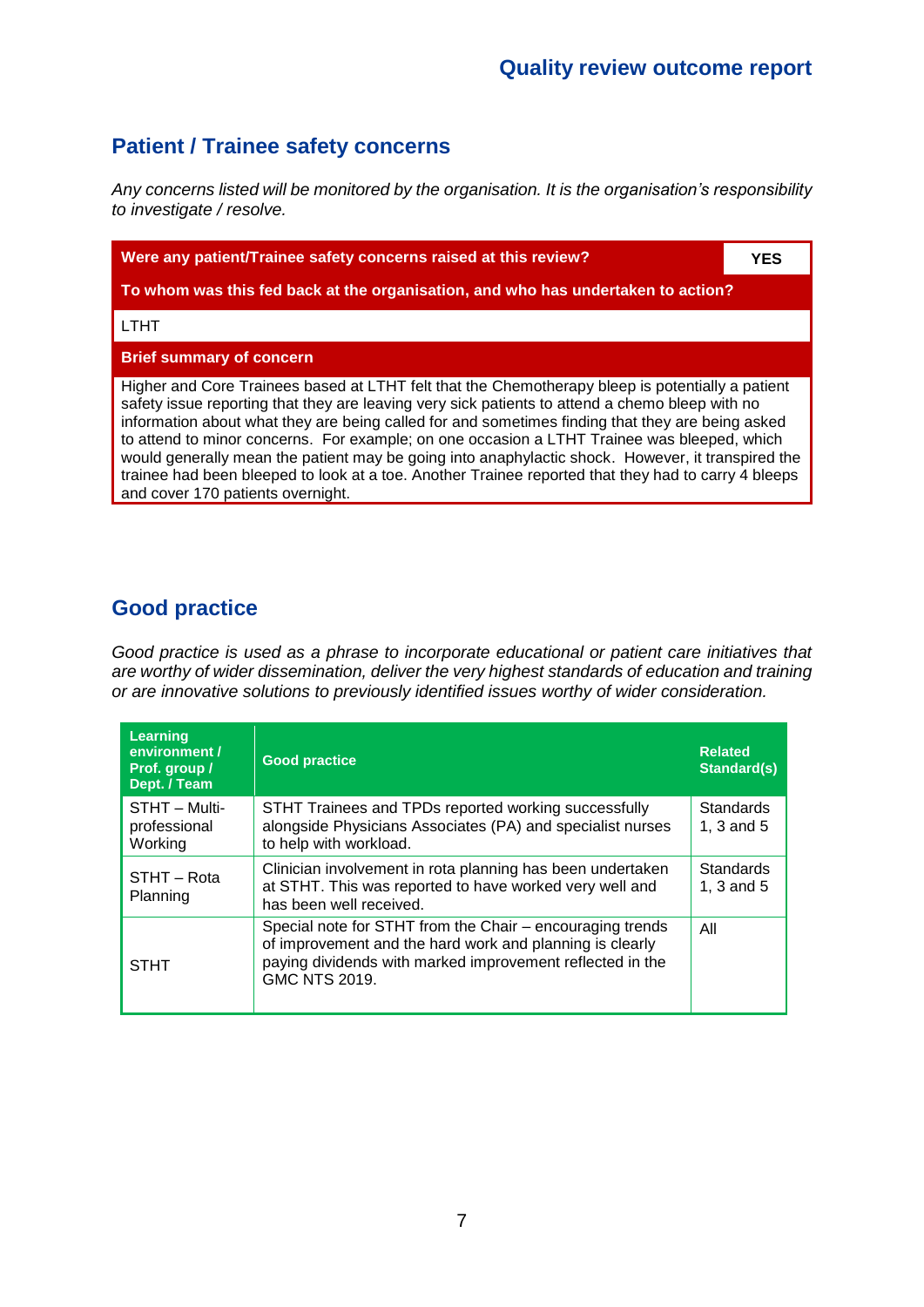## **Appendix 1: HEE Quality Framework Standards & Standards**

#### **Standard 1 - Learning environment and culture**

- 1.1. Trainees are in an environment that delivers safe, effective, compassionate care that provides a positive experience for service users.
- 1.2. The learning environment is one in which education and training is valued and Trainees are treated fairly, with dignity and respect, and are not subject to negative attitudes or behaviours.
- 1.3. There are opportunities for Trainees to be involved in activities that facilitate quality improvement (QI), evidence based practice (EBP) and research and innovation (R&I).
- 1.4. There are opportunities for Trainees to engage in reflective practice with service users, applying learning from both positive and negative experiences and outcomes.
- 1.5. The learning environment provides suitable educational facilities for both Trainees and educators, including space, IT facilities and access to quality assured library and knowledge services.
- 1.6. The learning environment maximises inter-professional learning opportunities.

#### **Standard 2 – Educational governance and leadership**

- 2.1 The educational governance arrangements measure performance against the quality standards and actively respond's when standards are not being met.
- 2.2 The educational leadership uses the educational governance arrangements to continuously improve the quality of education and training.
- 2.3 The educational leadership promotes team-working and a multi-professional approach to education and training, where appropriate.
- 2.4 Education and training opportunities are based on principles of equality and diversity.
- 2.5 There are processes in place to inform the appropriate stakeholders when performance issues with Trainees are identified or Trainees are involved in patient safety incidents.

#### **Standard 3 – Supporting and empowering Trainees**

- 3.1 Trainees receive educational and pastoral support to be able to demonstrate what is expected in their curriculum or professional standards to achieve the learning outcomes required.
- 3.2 Trainees are supported to complete appropriate summative and formative assessments to evidence that they are meeting their curriculum, professional standards and / or learning outcomes.
- 3.3 Trainees feel they are valued members of the healthcare team within which they are placed.
- 3.4 Trainees receive an appropriate and timely induction into the learning environment.
- 3.5 Trainees understand their role and the context of their placement in relation to care pathways and patient journeys.

#### **Standard 4 – Supporting and empowering educators**

- 4.1 Those undertaking formal education and training roles are appropriately trained as defined by the relevant regulator or professional body.
- 4.2 Educators are familiar with the curricula of the Trainees they are educating.
- 4.3 Educator performance is assessed through appraisals or other appropriate mechanisms, with constructive feedback and support provided for role development and progression.
- 4.4 Formally recognised educators are appropriately supported to undertake their roles.
- 4.5 Educators are supported to undertake formative and summative assessments of Trainees as required.

#### **Standard 5 – Developing and implementing curricula and assessments**

- 5.1 The planning and delivery of curricula, assessments and programmes enable Trainees to meet the learning outcomes required by their curriculum or required professional standards.
- 5.2 Placement providers shape the delivery of curricula, assessments and programmes to ensure the content is responsive to changes in treatments, technologies and care delivery models.
- 5.3 Providers proactively engage patients, service users and Trainees in the development and delivery of education and training to embed the ethos of patient partnership within the learning environment.

**Standard 6 – Developing a sustainable workforce**